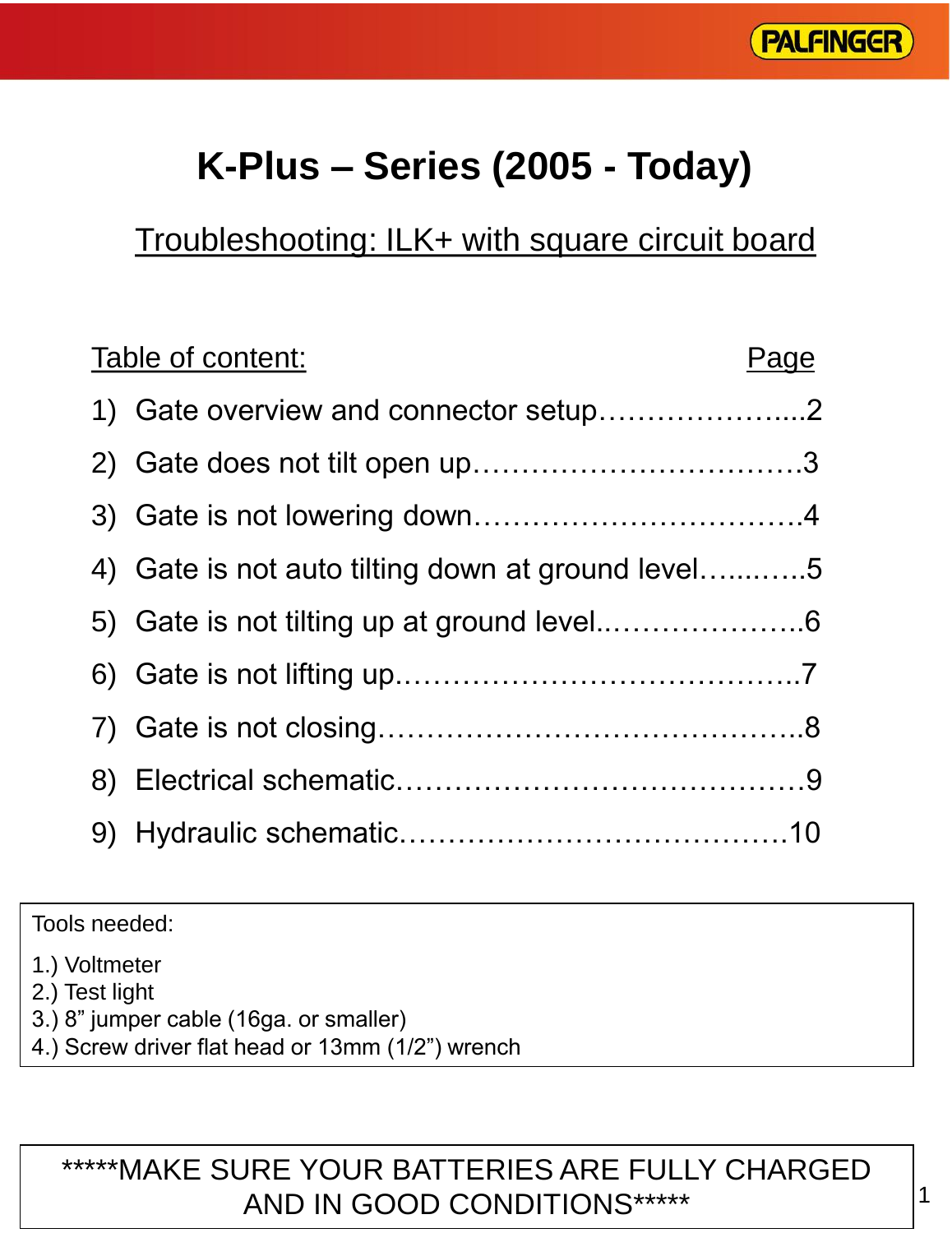### Overview of liftgate and schematic of circuit board

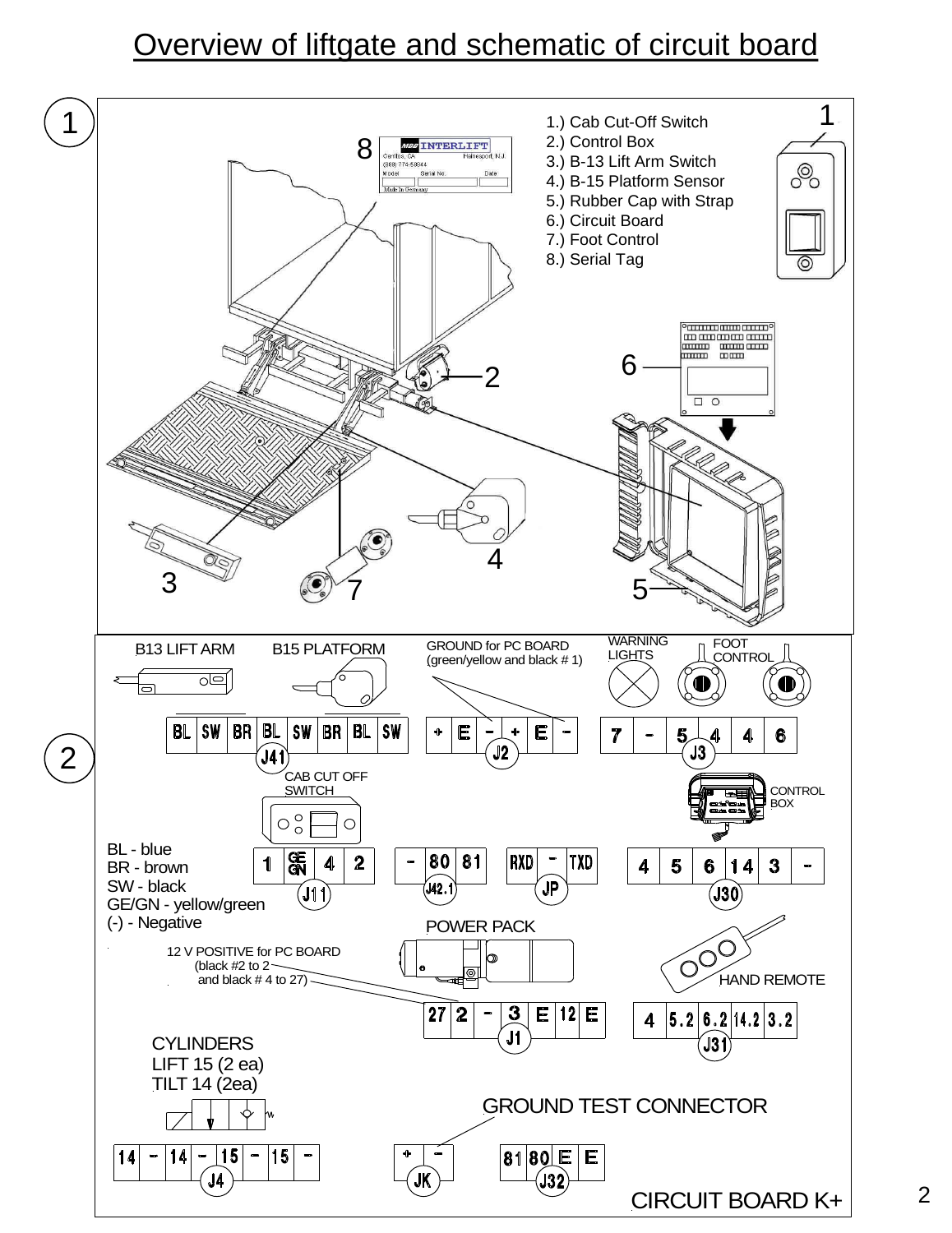

 $ILK+$ 

Series

# 1) GATE DOES NOT TILT OPEN UP

### 1.1) Check Battery Power

a) Check resettable Circuit Breaker on top of batteries  $\rightarrow$  Push Reset Tab back in, if popped out

- b) Check fuse on top of batteries (qty 1), at pump & motor (qty 2) inside the main tube on passenger side and/or at circuit board (qty 2)
- c) Start truck and run engine in fast idle for charging the battery  $\rightarrow$  if liftgate starts working, recharge batteries  $\rightarrow$  test batteries and truck charging system
- d) Check power on board between J-11 #4 and Ground JK #(-) with voltmeter by turning the up-function knob and hold for 10 sec with gate in stored position (DEADHEAD GATE) (above 10 Volt is necessary for proper use of liftgate)  $\rightarrow$  less than 10 V; Jump #2 to #4 on J-11 $\rightarrow$  voltage jumps more than 1volt, call Palfinger for assistance

#### **\*\*\*\*DO NOT LEAVE JUMPER ON J-11 – GATE MUST BE SHUT OFF WHEN NOT IN USE\*\*\*\***

## 1.2) Check for short in optional equipment

- a) Unplug J-3(warning light and foot control), J-41(B-13 and B-15 Sensors) and J-31(Hand control) Keep the 3 connectors unplugged (gate will operate without plugs connected)
- b) Unplug J-1 (Main power), wait 10 seconds and plug J-1 back to the board (Reset the board)
- c) Plug each connector back, one at a time and check functions of gate after plugging in each

### 1.3) Check voltage supply to release valves on tilt cylinder

- a) Check voltage at J4 #14 and Ground JK #(-) while turning the tilt knob for opening up the release valves at the tilt cylinders. No Voltage  $\rightarrow$  check for bad turning knob or loose wire in control box
- b) Listen for clicking of the release valves at the tilt cylinders (outer cylinders)
	- If valves are not clicking  $\rightarrow$  check wire for damaged spots, loose connections or a bad valve

### 1.4) Check motor solenoid power

- a) Check voltage at J-1 #3 and Ground JK #(-) to engage motor solenoid while turning knob No voltage  $\rightarrow$  board might be damaged
- b) Check voltage at small motor solenoid studs and Ground JK #(-) while turning knob and listen for clicking of the motor solenoid – no voltage or clicking  $\rightarrow$  check wire to motor solenoid
- c) Check for voltage across the small motor solenoid studs (#3 and -) with test light while turning knob See a light  $\rightarrow$  power is reaching solenoid.
- d) Check for main power at the big solenoid studs, one has voltage; if not check connections to battery
- e) Check both big solenoid studs for voltage while turning the opening knob  $\rightarrow$  if not  $\rightarrow$  solenoid is bad
- f) Jump large terminals at motor solenoid
	- If motor runs  $\rightarrow$  motor solenoid is bad
	- If motor does not run  $\rightarrow$  Bad motor or bad ground
	- Tap on motor  $\rightarrow$  motor starts running bad brushes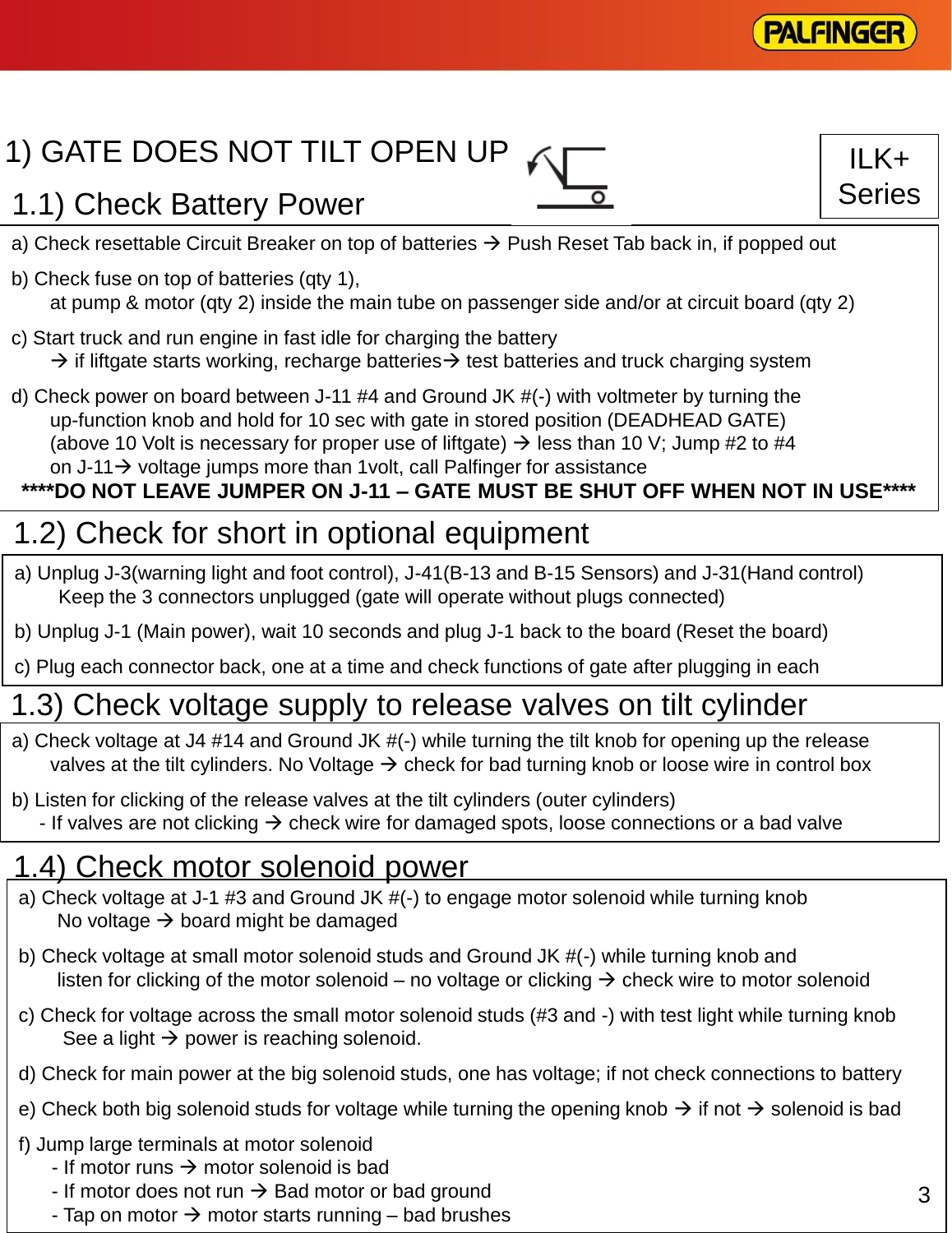

 $II K+$ 

Series

# 2) GATE IS NOT LOWERING DOWN <sub>I</sub>

### 2.1) Check Battery Power

a) Check resettable Circuit Breaker on top of batteries  $\rightarrow$  Push Reset Tab back, if popped out.

- b) Check fuse on top of batteries (qty 1) at pump& motor (qty 2) inside the main tube on passenger side and/or at circuit board (qty 2)
- c) Start truck and run engine in fast idle for charging the battery  $\rightarrow$  if liftgate starts working, recharge batteries  $\rightarrow$  test batteries and truck charging system
- d) Check power on board between J-11 #4 and Ground JK #(-) with voltmeter by turning the up-function knob and hold for 10 sec with gate in stored position (DEADHEAD GATE) (above 10 Volt is necessary for proper use of liftgate)  $\rightarrow$  less than 10V; Jump #2 to #4 on J-11  $\rightarrow$  voltage jumps more than 1 volt, call Palfinger for assistance

#### **\*\*\*\*DO NOT LEAVE JUMPER ON J-11 – GATE MUST BE SHUT OFF WHEN NOT IN USE\*\*\*\***

### 2.2) Check for short in optional equipment

- a) Unplug J-3(warning light and foot control), J-41(B-13 and B-15 Sensors) and J-31(Hand control) Keep the 3 connectors unplugged (gate also operates without plugs connected)
- b) Unplug J-1 (Main power), wait 10 seconds and plug J-1 back to the board (Reset the board)
- c) Plug each connector back one at a time and check functions of gate after plugging in each

## 2.3) Check voltage supply to release valves on lift cylinder

- a) Check voltage between Ground JK #(-) to J4 #15 while turning the lowering knob for opening the release valves at the lift cylinders. No voltage  $\rightarrow$  check for bad knob or loose wire at control panel
- b) Listen for clicking of the release valves at the lift cylinder (inner cylinders)  $\rightarrow$  If valves are not clicking  $\rightarrow$  check wire for damaged spots or loose connections

## 2.4) Gate is lowering down very slowly  $\rightarrow$  S5 at motor not engaged

- a) Check Voltage at Ground JK #(-) and J1 #12 while turning down knob to engage the shift valve at the pump and motor inside the main tube
- b) Override the shift valve by pushing down the center brass pin with small Phillips screwdriver while turning the down knob
	- $\rightarrow$  Gate will lower down  $\rightarrow$  check the valve and look for damaged wire or loose connections

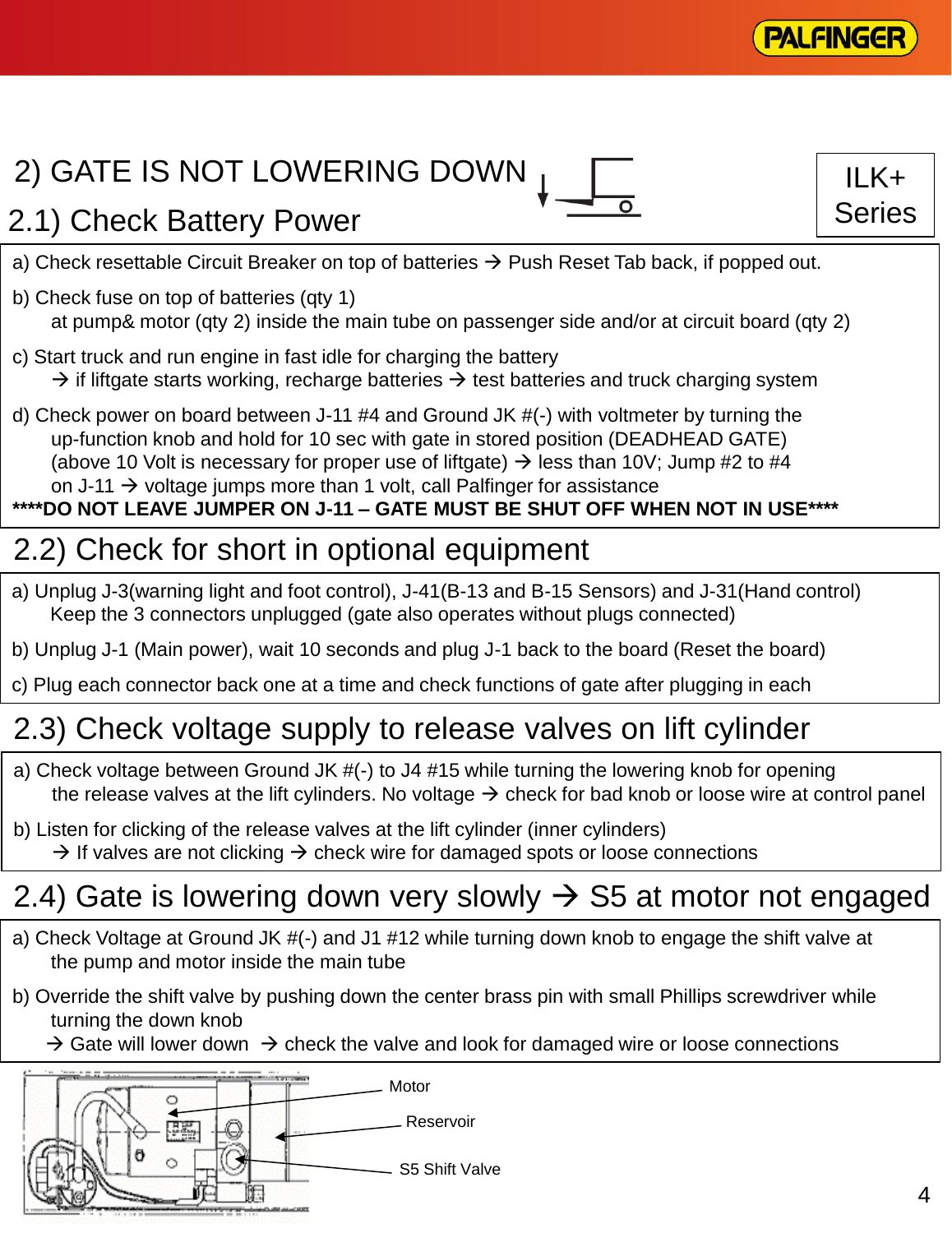

### 3) GATE IS NOT AUTO TILTING AT GROUND LEVEL





## 3.1) Check Battery Power

- a) Check resettable Circuit Breaker on top of batteries  $\rightarrow$  Push Reset Tab back in, if popped out
- b) Check fuse on top of batteries (qty 1) at pump& motor (qty 2) inside the main tube on passenger side and/or at circuit board (qty 2)
- c) Start truck and run engine in fast idle for charging the battery  $\rightarrow$  if liftgate starts working, recharge batteries  $\rightarrow$  test batteries and truck charging system
- d) Check power on board between J-11 #4 and Ground JK #(-) with voltmeter (above 10 Volt is necessary for proper use of liftgate)  $\rightarrow$  less than 10V; Jump #2 to #4 on J-11  $\rightarrow$  voltage jumps more than 1 volt, call Palfinger for assistance

#### **\*\*\*\*DO NOT LEAVE JUMPER ON J-11 – GATE MUST BE SHUT OFF WHEN NOT IN USE\*\*\*\***

## 3.2) Check adjustment of auto-tilt sensor B-13

a) Check the position of the B-13 Sensor on the inside of the passenger side lift arm  $\rightarrow$  Sensor has to be in a horizontal position when gate is 8"-10" above ground

b) Check if the outer J-41 Plug is loose (color sequence = blue, black, brown)

## 3.3) Check function of turning knobs

a) Check voltage at lowering knob # 6.1 to Ground JK #(-) for lowering signal

 $\rightarrow$  Voltage on lowering knob # 6.1  $\rightarrow$  knob is ok;

 $\rightarrow$  No voltage  $\rightarrow$  Check for tight fit of knob and if necessary change knob incl. contact block

## 3.4) Check voltage supply to release valves on tilt cylinder

- a) Check voltage at J-41 #(BLACK)(B-13) to Ground JK #(-) while platform is on ground  $\rightarrow$  12V
- b) Check voltage at J-41 #(BLUE)(B-13) to Ground JK #(-) while platform is on ground  $\rightarrow$  12V  $\rightarrow$  No voltage on BLUE  $\rightarrow$  Look for damaged spots or loose connection or B-13 is bad
- c) Check voltage at J4 #14 and Ground JK #(-) while turning the lowering knob when gate is on ground for opening up the release valves at the tilt cylinders
- d) Listen for clicking of the release valves at the tilt cylinder (outer cylinders)  $\rightarrow$  If valves are not clicking  $\rightarrow$  check wire for damaged spots or loose connections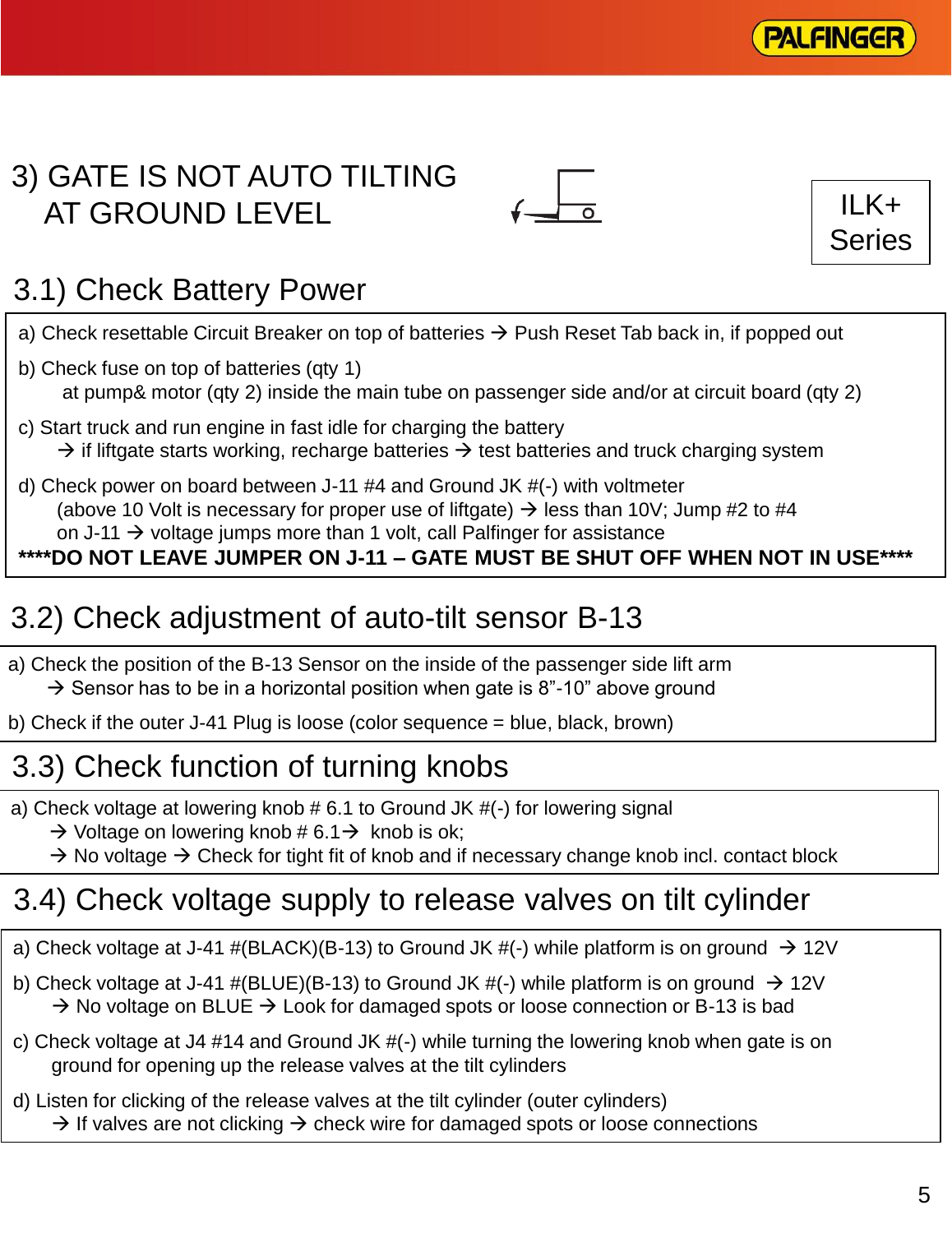

# 4) GATE IS NOT TILTING UP AT GROUND

### 4.1) Check Battery Power

 $II K+$ Series

a) Check resettable Circuit Breaker on top of batteries  $\rightarrow$  Push Reset Tab back in, if popped out

- b) Check fuses on top of batteries (qty 1) at pump& motor (qty 2) inside the main tube on passenger side and/or at circuit board (qty 2)
- c) Start truck and run engine in fast idle for charging the battery

 $\rightarrow$  if liftgate starts working, recharge batteries  $\rightarrow$  test batteries and truck charging system

### 4.2) Check function of turning knobs

- a) Check voltage at lowering knob # 5.1 to Ground JK #(-) for lifting signal
	- $\rightarrow$  Voltage on lowering knob #5.1  $\rightarrow$  knob is ok;
	- $\rightarrow$  No voltage  $\rightarrow$  Check for tight fit of knob and if necessary change knob incl. contact block

### 4.3) Check motor solenoid power to run the motor

- a) Check voltage at J-1 #3 to Ground JK #(-) while turning lift knob to engage motor solenoid
- b) Check for voltage at small motor solenoid studs and Ground JK #(-) while turning knob and listen for clicking of the motor solenoid – no voltage or clicking  $\rightarrow$  check wire to motor solenoid
- c) Check for voltage across the small motor solenoid studs (#3 and -) with test light while turning knob  $\rightarrow$  See a light  $\rightarrow$  power is reaching solenoid.
- d) Check for main power at the big solenoid studs, one has voltage; if not check connections to battery
- e) Check both big solenoid studs for voltage while turning the opening knob  $\rightarrow$  if not  $\rightarrow$  solenoid is bad
- f) Jump large terminals at motor solenoid
	- If motor runs  $\rightarrow$  motor solenoid is bad
	- If motor does not run  $\rightarrow$  Bad motor or bad ground
	- Tap on motor  $\rightarrow$  motor starts running bad brushes

## 4.4) Check function of shift valve S5 at pump & motor

- a) Check voltage at J-1 #12 and Ground JK #(-) while turning knob to engage the shift valve at the pump and Motor inside the main tube
- b) While turning the knob to make the motor run, override shift valve by pushing down the center brass pin with small Phillips screwdriver

 $\rightarrow$  Gate will tilt up, if not  $\rightarrow$  check the valve and look for damaged wire or loose connections

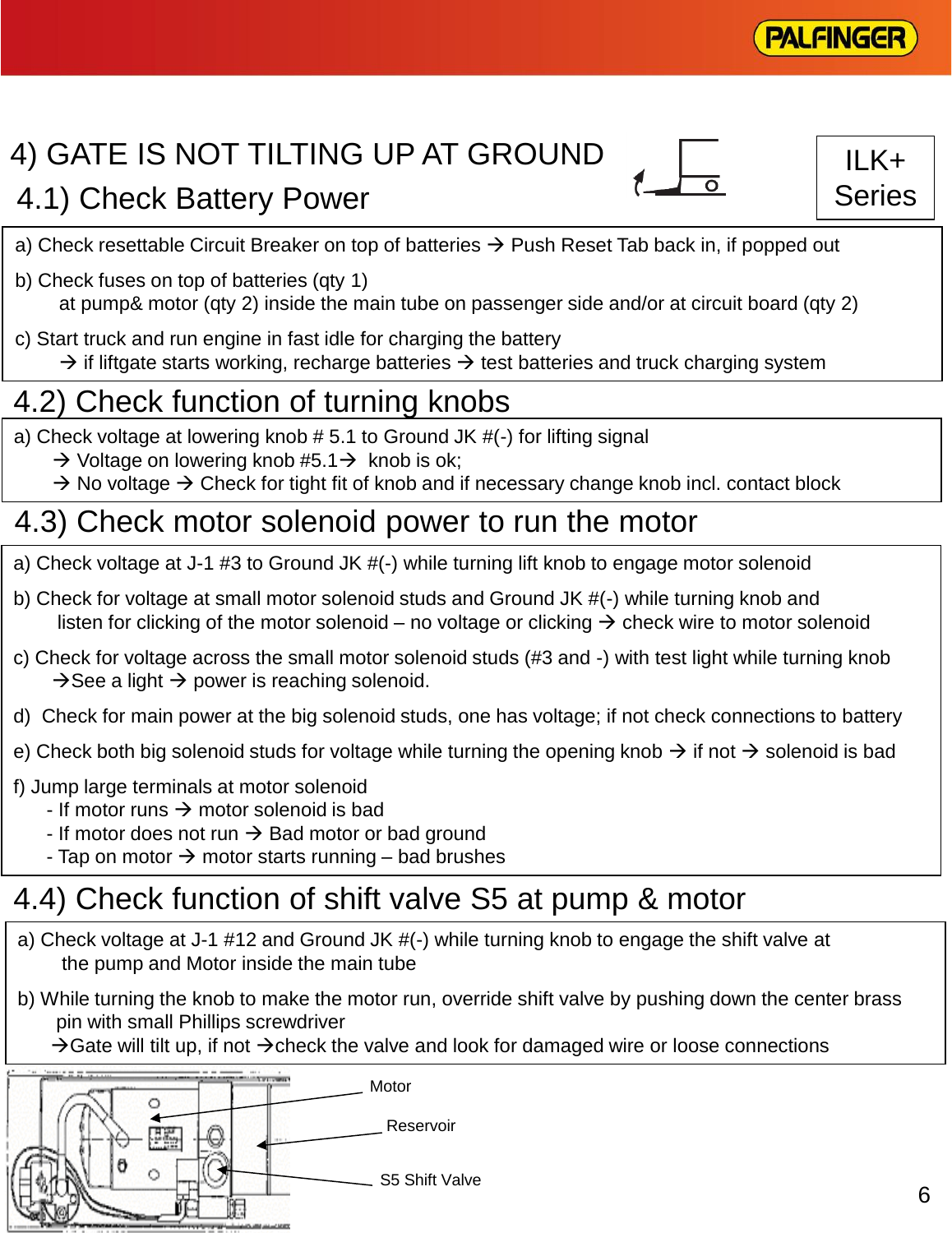

 $ILK+$ 

Series

# 5) GATE IS NOT LIFTING UP



# 5.1) Check Battery Power

- a) Check resettable Circuit Breaker on top of batteries  $\rightarrow$  Push Reset Tab back in, if popped out.
- b) Check fuse on top of batteries (qty 1) at pump& motor (qty 2) inside the main tube on passenger side and/or at circuit board (qty 2)
- c) Start truck and run engine in fast idle for charging the battery  $\rightarrow$  if liftgate start working, recharge batteries  $\rightarrow$  test batteries and truck charging system
- d) Check power on board between J-11 #4 and JK #(-) with voltmeter (above 10 volt is necessary for proper use of liftgate)  $\rightarrow$  less than 10V; Jump #2 to #4 on J-11  $\rightarrow$  voltage jumps more than 1 volt, call Palfinger for assistance

#### **\*\*\*\*DO NOT LEAVE JUMPER ON J-11 – GATE MUST BE SHUT OFF WHEN NOT IN USE\*\*\*\***

## 5.2) Check function of turning knobs

- a) Check voltage at lowering knob # 5.1 to Ground JK #(-) for lifting signal
	- $\rightarrow$  Voltage on lowering knob #5.1 $\rightarrow$  knob is ok;
	- $\rightarrow$  No voltage  $\rightarrow$  Check for tight fit of knob and if necessary change knob incl. contact block

## 5.3) Check for short in optional equipment

- a) Unplug J-3(warning light and foot control), J-41(B-13 and B-15 Sensors) and J-31(Hand control) Keep the 3 connectors unplugged (gate also operates without plugs connected)
- b) Unplug J-1 (Main power), wait 10 seconds and plug J-1 back to the board (Reset the board)
- c) Plug each connector back one at a time and check functions of gate after plugging in each.

## 5.4) Check motor solenoid power to run the motor

- a) Check for voltage at J-1 #3 to Ground JK #(-) to engage motor solenoid while turning lift knob
- b) Check for voltage at small motor solenoid studs to Ground JK #(-) while turning knob and listen for clicking of the motor solenoid – no voltage or clicking  $\rightarrow$  check wire to motor solenoid
- c) Check voltage across the small motor solenoid terminals (#3 and -) with test light while turning knob See a light  $\rightarrow$  power is reaching solenoid.
- d) Check for main power at the large solenoid studs one has voltage; if not check connections to battery
- e) Check both big solenoid studs for voltage while turning the opening knob  $\rightarrow$  if not  $\rightarrow$  solenoid is bad
- f) Jump large terminals at motor solenoid
	- If motor runs  $\rightarrow$  motor solenoid is bad
	- If motor does not run  $\rightarrow$  Bad motor or bad ground
	- Tap on motor  $\rightarrow$  motor starts running bad brushes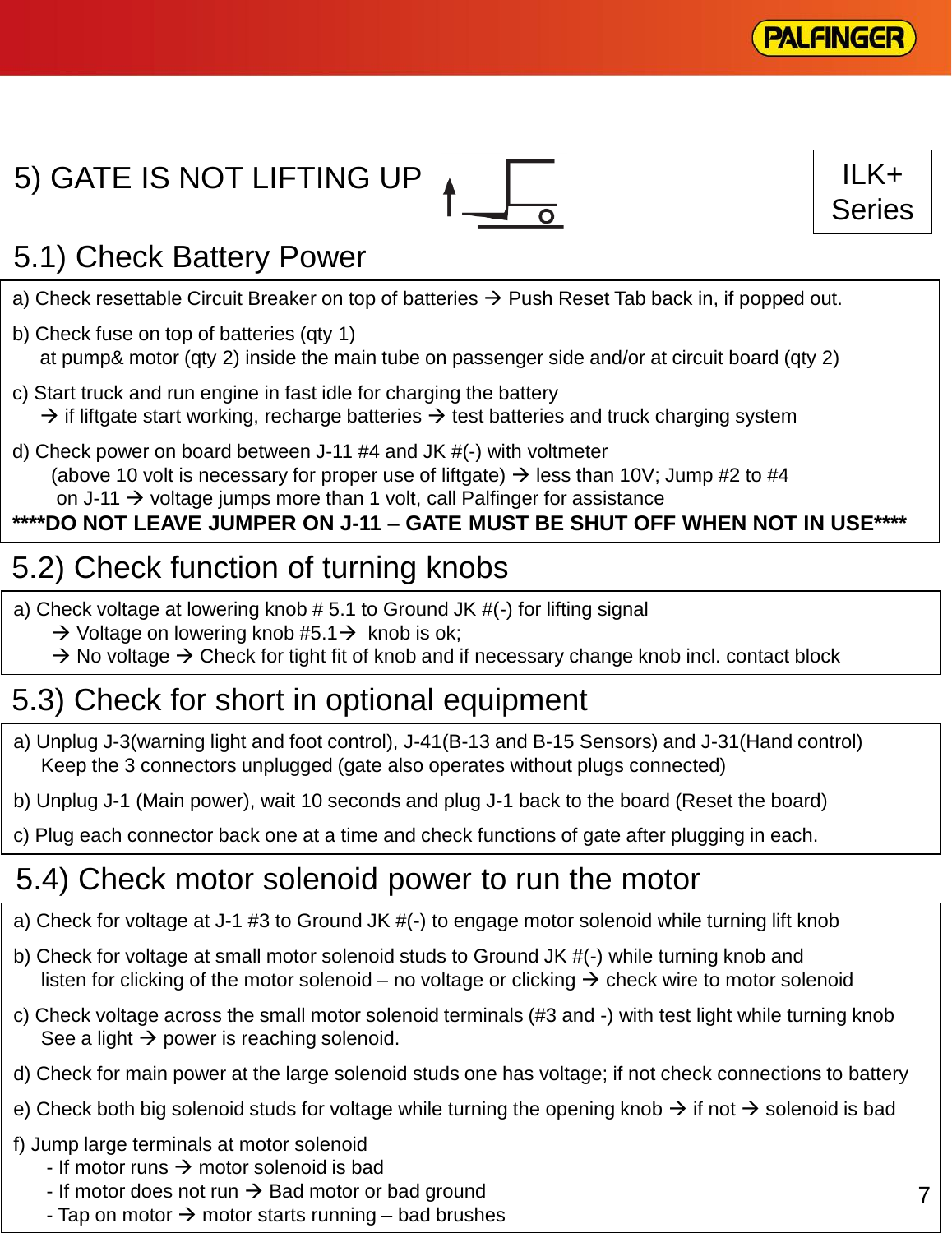

# 6) GATE IS NOT CLOSING





## 6.1) Check Battery Power

- a) Check resettable Circuit Breaker on top of batteries  $\rightarrow$  Push Reset Tab back in, if popped out
- b) Check fuse on top of batteries (qty 1) at pump& motor (qty 2) inside the main tube on passenger side and/or at circuit board (qty 2)
- c) Start truck and run engine in fast idle for charging the battery  $\rightarrow$  if liftgate start working, recharge batteries  $\rightarrow$  test batteries and truck charging system
- d) Check power on board between J-11 #4 and JK #(-) with voltmeter by turning the up-function knob and hold for 10 sec with gate in stored position (DEADHEAD GATE) (above 10 Volt is necessary for proper use of liftgate)  $\rightarrow$  less than 10V; Jump #2 to#4 on J-11  $\rightarrow$  voltage jumps more than 1 volt, call Palfinger for assistance

### **\*\*\*\*DO NOT LEAVE JUMPER ON J-11 – GATE MUST BE SHUT OFF WHEN NOT IN USE\*\*\*\***

## 6.2) Check function of turning knobs

a) Check voltage at lowering knob # 3.1 to Ground JK #(-) " for tilting signal

- $\rightarrow$  Voltage on lowering knob #3.1  $\rightarrow$  knob is ok;
- $\rightarrow$  No voltage  $\rightarrow$  Check for tight fit of knob and if necessary change knob incl. contact block

## 6.3) Check for S5 valve on pump & motor not engaged

- a) Check Voltage at J1 #12 and Ground JK #(-) while turning knob to engage the shift valve at the pump and motor inside the main tube
- b) Override the shift valve by pushing down the center brass pin with small Phillips screwdriver while turning the up knob
	- $\rightarrow$  Gate will close up  $\rightarrow$  check the valve and look for damaged wire or loose connections

### 6.4) Check motor solenoid power to run the motor

- a) Check voltage at J-1 #3 and Ground JK #(-) to engage motor solenoid while turning lift knob
- b) Check voltage at small motor solenoid studs and Ground JK #(-) while turning knob and listen for clicking of the motor solenoid – no voltage or clicking  $\rightarrow$  check wire to motor solenoid
- c) Check voltage across the small motor solenoid terminals (#3 and -) with test light while turning knob See a light  $\rightarrow$  power is reaching solenoid
- d) Check main power at the large solenoid studs, one has voltage; if not check connections to battery
- e) Check both big solenoid studs for voltage while turning the opening knob  $\rightarrow$  if not  $\rightarrow$  solenoid is bad
- f) Jump large terminals at motor solenoid
	- If motor runs  $\rightarrow$  motor solenoid is bad
	- If motor does not run  $\rightarrow$  Bad motor or bad ground
	- Tap on motor  $\rightarrow$  motor starts running  $\rightarrow$  bad brushes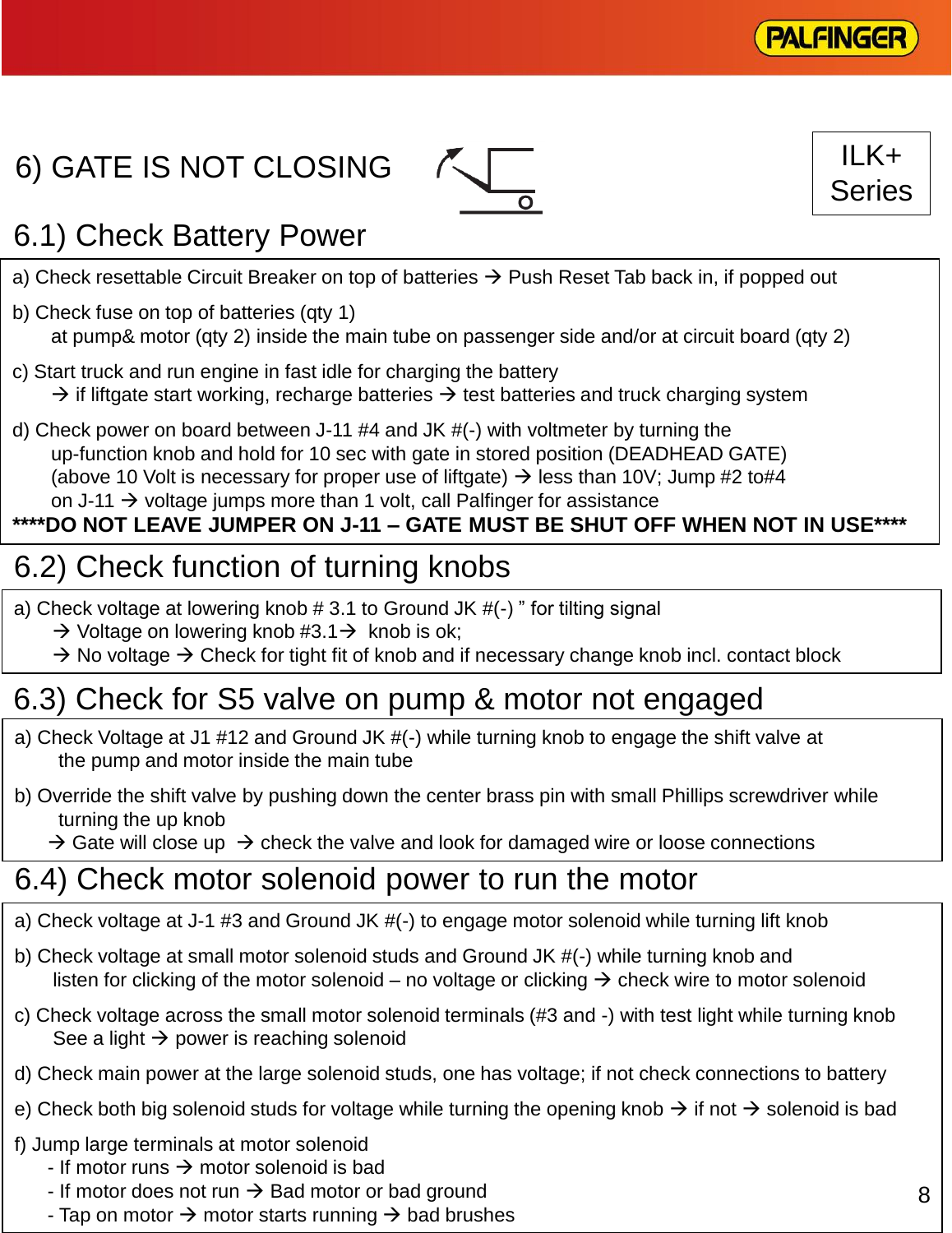### Electrical schematic